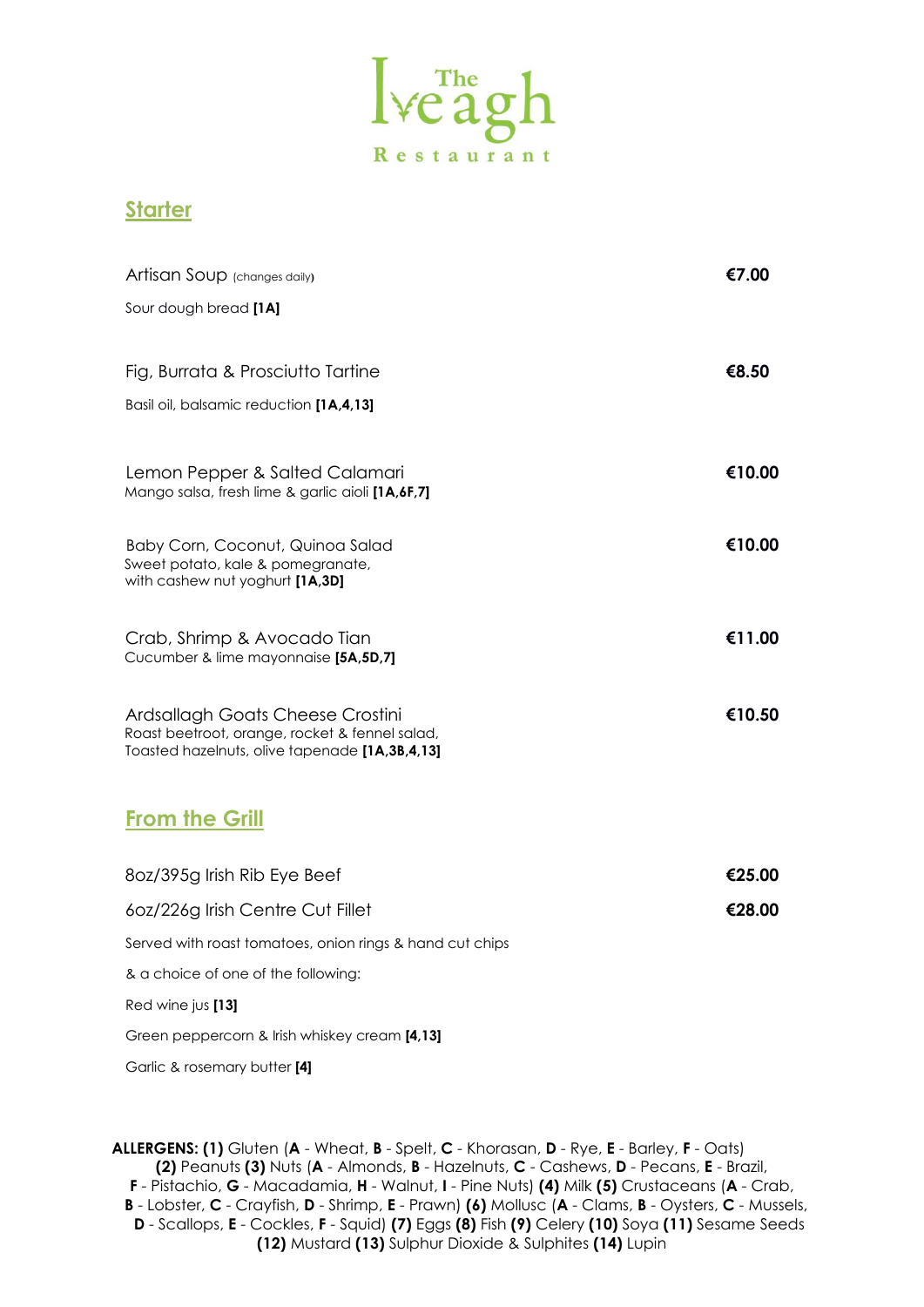

## **Main Course**

| Slow braised lamb rump                                           | €21.00 |
|------------------------------------------------------------------|--------|
| Roast garlic & shallot mash, roast baby carrots, leeks,          |        |
| pink peppercorn & rosemary jus [4,13]                            |        |
| Pancetta Wrapped Salmon                                          | €19.50 |
| Parmesan mash, grilled asparagus                                 |        |
| with seafood & garlic butter sauce [4,6C,6E,8,13]                |        |
| Chicken Chorizo Tagliatelle                                      | €17.00 |
| Tagliatelle pasta, creamy chorizo & mushroom sauce,              |        |
| scallions & aged parmesan [1A,4,13]                              |        |
| Oven Poached Fillet of Cod                                       | €20.00 |
| Artichoke & pea risotto, fresh clams & romesco sauce [4,6A,8,13] |        |
| Pan Roast Supreme of Chicken Chorizo                             | €19.00 |
| Sweet potato, orange & sage mash,                                |        |
| burnt tender stem broccoli & salsa verde [4]                     |        |
| Leek & Gubeen Tart with Grilled Asparagus                        | €17.00 |
| Courgette salad, lemon & mint oil [1A,4,7,12]                    |        |
| <b>Sides</b>                                                     |        |

| Hand cut or skinny fries    | €4.00 |
|-----------------------------|-------|
| Roast garlic mash           | €4.00 |
| Roasted seasonal vegetables | €4.00 |

**ALLERGENS: (1)** Gluten (**A** - Wheat, **B** - Spelt, **C** - Khorasan, **D** - Rye, **E** - Barley, **F** - Oats) **(2)** Peanuts **(3)** Nuts (**A** - Almonds, **B** - Hazelnuts, **C** - Cashews, **D** - Pecans, **E** - Brazil, **F** - Pistachio, **G** - Macadamia, **H** - Walnut, **I** - Pine Nuts) **(4)** Milk **(5)** Crustaceans (**A** - Crab, **B** - Lobster, **C** - Crayfish, **D** - Shrimp, **E** - Prawn) **(6)** Mollusc (**A** - Clams, **B** - Oysters, **C** - Mussels, **D** - Scallops, **E** - Cockles, **F** - Squid) **(7)** Eggs **(8)** Fish **(9)** Celery **(10)** Soya **(11)** Sesame Seeds **(12)** Mustard **(13)** Sulphur Dioxide & Sulphites **(14)** Lupin